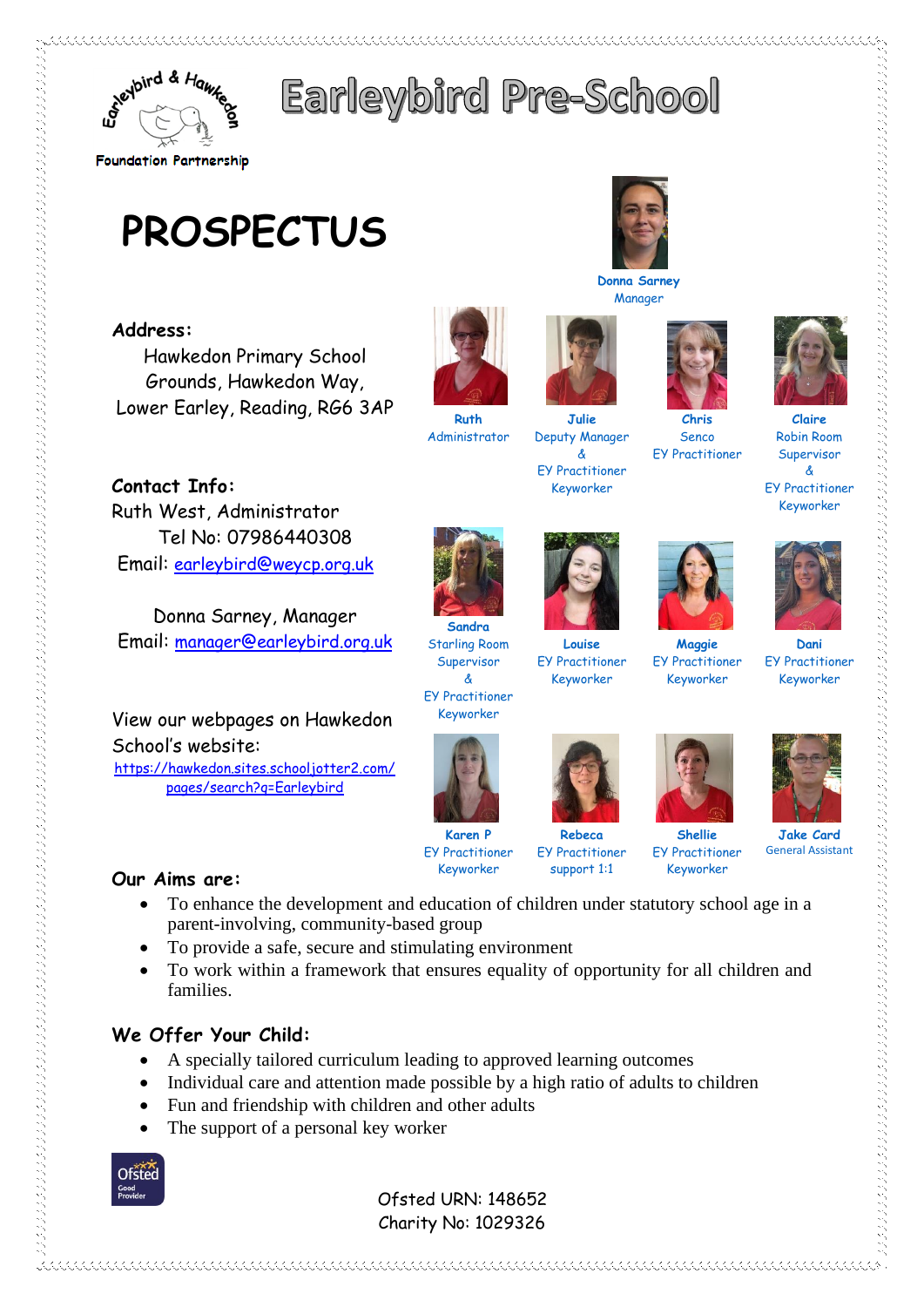• Opportunities for you and your family to be directly involved, in the activities of the group and in your own child's progress.

Our pre-school offers education and care for children aged rising 3 to 5 years.

#### **Session/Hours: - Open 9.00am until 3.15pm, Monday to Friday term-time only (38 weeks per year).**

Session choice options are: Morning - 9.00am to 12noon Afternoon - 12.15pm to 3.15pm All-day - 9.00am to 3.15pm

A lunch box must be supplied from home if a child attends all day session. No lunch box is required for Morning or Afternoon sessions, as snack in provided in sessions. Children coming into the afternoon session to eat lunch at home before arriving.

Subject to availability, we endeavour to offer the maximum free childcare entitlement per week, 15 hrs or 30 hrs, dependent upon the child's eligibility of entitlement.

The snacks we provide during all sessions include something for energy such as crackers, bread, mini-pizza's, crumpets for example, as well as fruit. Milk and water are always available too. Children's allergy and dietary requirements are requested on the enrolment form, to be listed and adhered to.

We may have children with nut allergies attending our pre-school and therefore ask that no items with nuts as an ingredient are put in a child's lunch box. Also fizzy drinks, sweets and nut products are discouraged within pre-school and Hawkedon School.

We ask that you clearly name everything your child brings into pre-school, ie all their clothing, shoes, hat, gloves, coat, bag, lunchbox, etc; the pre-school accepts no responsibility for lost items.

#### **Admissions**

In allocating places to children on the waiting list, where the number of requests for places exceed the number of places available, the following criteria is taken into consideration: -

- 1) **Date of Registration** Registration can take place from when your child is 18 months. Timely submission of registration forms is highly recommended. Registration forms submitted before the child is 18 months will be post-dated to the date the child is 18 months old.
- 2) **Designated Area** Children whose home address is in the Hawkedon School designated area will be given priority over those in other schools' designated areas. Children with siblings attending Hawkedon School will also be considered with equal priority.

*Admission to Earleybird Pre-School does not guarantee admission to Hawkedon Primary School. Earleybird admissions (Foundation Stage 1) are independently allocated by Earleybird Pre-School, whereas admissions to Hawkedon Primary School (Foundation Stage 2 and beyond) are allocated by Wokingham Borough Council.*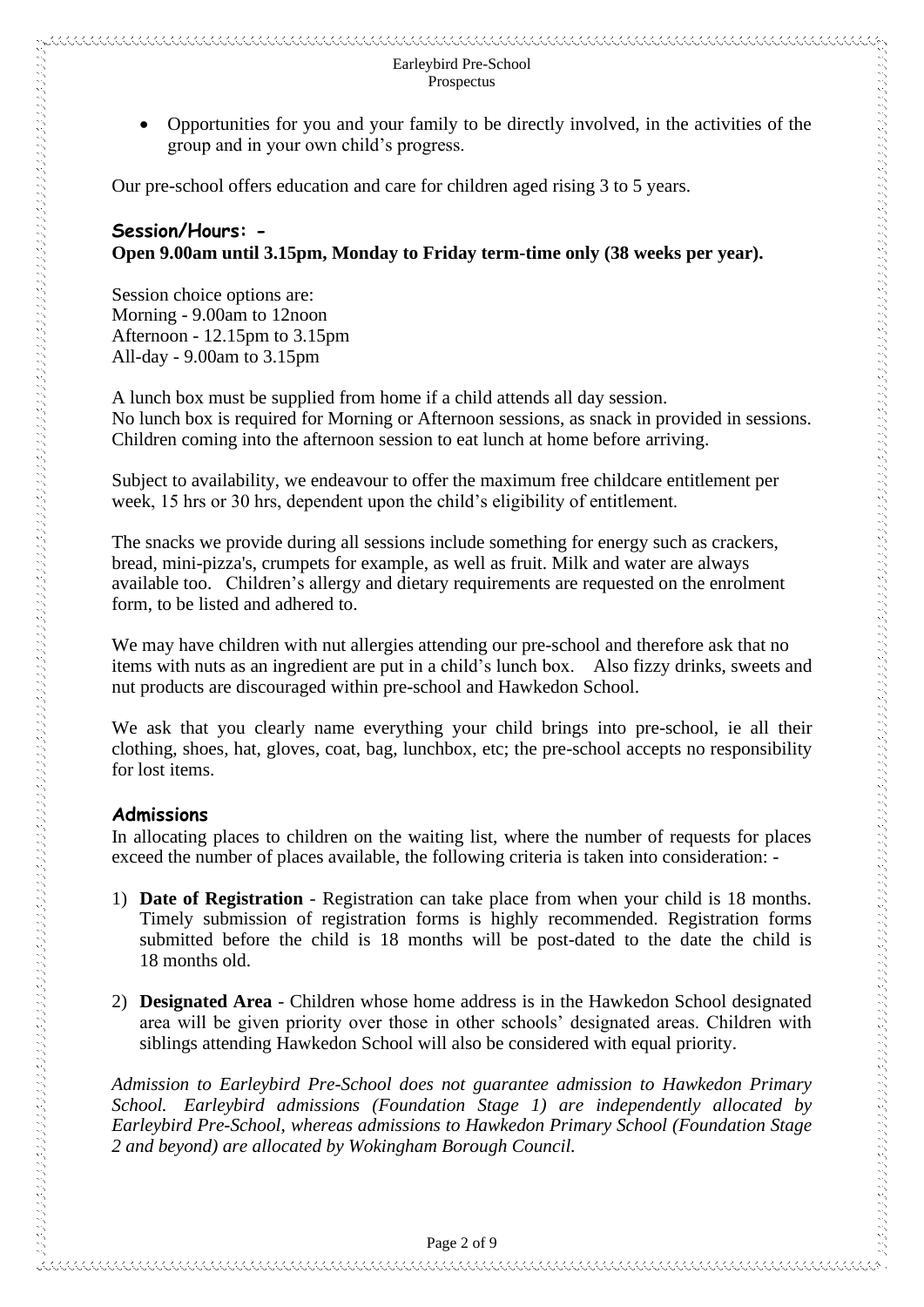#### **Registration & Fees**

There is no registration fee for a child to be placed onto our waiting list. If a parent accepts an unfunded place offer, we request £20.00 registration fee for the unfunded place. There is no registration fee if a parent is accepting a funded place offer. Unfunded hours fees will be invoiced (£6.50 per hour reviewed annually), invoices are half termly in advance.

### **Number of Hours available**

We kept to a ratio one adult to 6 children, also a part-time supernumerary SENCO. To ensure we can keep to this ratio and in line with our Ofsted registration, the maximum number of children attending at any one time in our Starling Room is 30 and in our Robin Room 18.

Subject to availability, we endeavour to offer the maximum free childcare entitlement per week, 15 hrs or 30 hrs, dependent upon the child's eligibility of entitlement.

Subject to availability, our earliest offer of a place will be for a child to start from the beginning of the term of their 3rd birthday. This term would be for unfunded hours, invoiced half termly in advance at £6.50 per hour; unless child is eligible for 2yr old funding. We will give the option for the place to be deferred to the start of term of the child's funding entitlement.

From the beginning of the term after your child 3<sup>rd</sup> birthday they are entitled to free early years education, subsidised by Wokingham Borough Council. Our offer of a placement for a funded child at Earleybird is for up to the maximum they are entitled to, subject to capacity/availability.

All 3  $\&$  4 yr olds are entitled to the universal 15 hrs free childcare per week; this can be extended to eligible 2 yr olds. In addition to this, the Government provide an extended 15 hrs to working parents of 3 & 4 yr olds, only available for families where both parents are working (or the sole parent is working in a lone-parent family), and each parent earns the equivalent of 16 hrs a week at the national minimum or living wage, but less than £100,000 a year. Families who wish to claim the Extended Entitlement for Working Parents can access the application process through the childcare choices website – [www.childcarechoices.gov.uk](http://www.childcarechoices.gov.uk/) 

For any child allocated a place using Extended Entitlement for Working Parents; if entitlement ceases during their attendance with us, a parent must contact us to discuss options to continue, invoiced  $\mathcal Q$  £6.50 per hour. (Hourly rate will be reviewed annually)

Once a place is confirmed between the parent and pre-school, we are unable to guarantee any increase or swap to sessions during an academic year. And we do not offer extra paid sessions on an ad hoc one-off basis.

Please note our Policy Document statement: "Once the pre-school has received written reply for a place from the parent, we require reasonable notice of at least a half term of any changes to hours. In order for the pre-school to maintain its sustainability, we reserve our right to invoice for sessions if they are firstly accepted but not taken without giving a reasonable notice period as this has an impact on staffing, other parents, children, funding and long-term sustainability of the Pre-School." This will apply to your child after we confirm the place to you in writing and continues for all the time your child attends our pre-school. Therefore,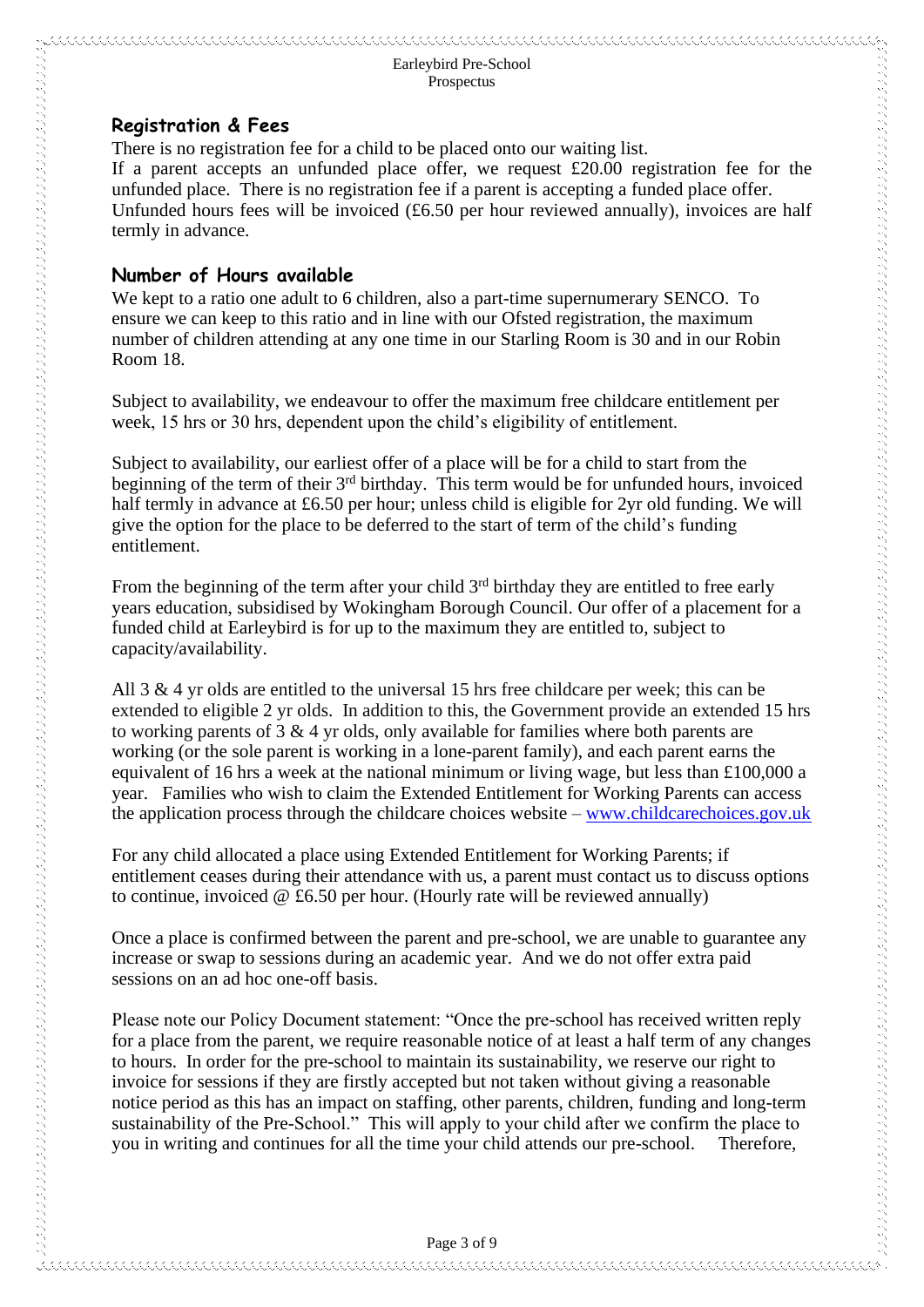please contact us immediately if you have any changes to be made to your child's place or sessions attended.

# **Starting Pre-School**

#### **Session Fees**

Unfunded sessions are charged  $@$  £6.50 per hour. The pre-school Committee review fees annually. Unfunded session fees are payable in advance and we invoice half termly. Fees will continue to be payable if a child is absent without notice or for a short period of time. In cases of prolonged absence, parents should consult the management/committee about fee payment. Each child's attendance at the pre-school is conditional upon continued payment of any necessary fees and/or eligibility for free Early Years Education funding from Wokingham Borough Council.

#### **Home Visits**

We offer every family a short  $10/15$ mins home visit in addition to their visits to the preschool before starting with us. The home visits provide opportunity for you to discuss any concerns or questions you may have in your own environment and is a chance for the child to meet us in their own, safe, environment. We believe they have been very useful in helping children settle into pre-school as the child remembers the adults from their home visit and talks to us about the toys they played with at home when the adult was there.

#### **The first days**

We want children to feel safe and happy in the absence of their parents, to recognise other adults as a source of authority, help and friendship and to be able to share with their parents afterwards the new learning experiences enjoyed in the pre-school. A happy introduction to the pre-school is very important. To begin with, you will be offered a short visit, which you should attend, with your child so that you both get to know the people there and how the group operates. If your child sees that you are friendly with the staff and helpers, they will soon become his/her friends too.

When your child first starts, be prepared to stay for as long as he/she needs you, joining in all pre-school activities. Having you there will give your child confidence in his/her new surroundings. Let him/her take his/her time to establish contact with the children and the adults and he/she will be happy to let you go home and leave him in his/her pre-school.

Together, you and the play leaders can decide when he/she is ready to be left. If he/she can settle gently and happily into pre-school, he/she will gradually grow into a confident and independent child. Children cannot play or learn successfully if they are anxious and unhappy. Our settling procedures aim to help parents to help their children to feel comfortable in the pre-school, to benefit from what it has to offer, and to be confident that their parents will return at the end of the session.

#### **What to wear**

Uniform was introduced as part of becoming a Foundation Partnership. The intention is that there is no distinction between the clothing worn by children throughout the pre-school. It is intended to help all children feel a sense of belonging, regardless of age. The uniform is as listed below:-

### **red or green top, with red or white polo shirt & black or grey bottoms**

#### **or red/white or green/white summer dresses**

Parents who wish to buy polo shirts, jumpers or cardigans with logos can order via the Hawkedon School Website: [https://www.hawkedon.wokingham.sch.uk/the-school/school-](https://www.hawkedon.wokingham.sch.uk/the-school/school-life/uniform)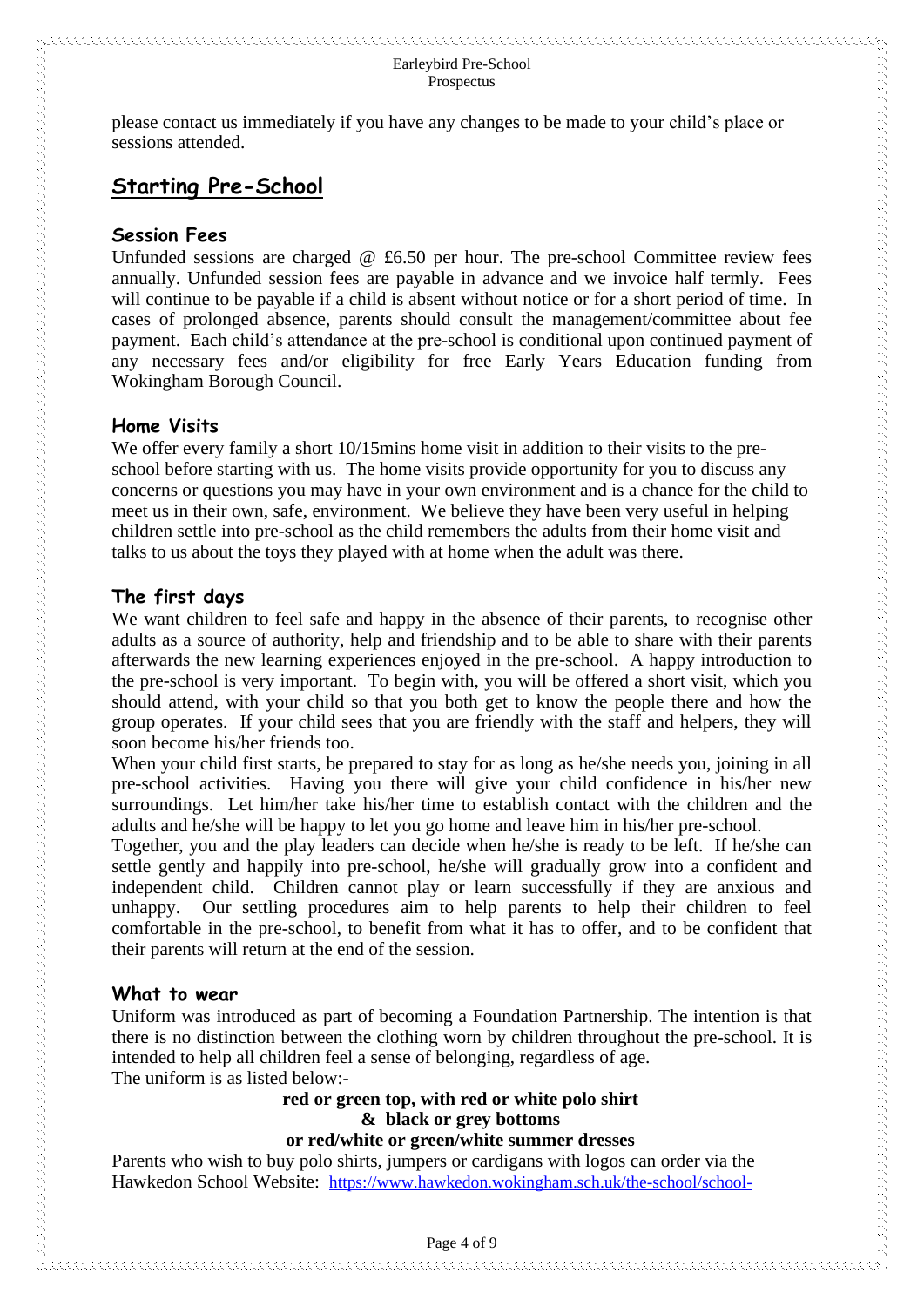#### Earleybird Pre-School Prospectus

[life/uniform](https://www.hawkedon.wokingham.sch.uk/the-school/school-life/uniform) Click on the Brigade link and type in Hawkedon School. Please note Brigade have Earleybird pre-school uniform listed under 'Hawkedon Nursery' Alternatively, many local supermarkets sell school uniform.

A spare set of clothes, including shoes, should be provided in their own bag. For toilet accidents and for after water play/muddy area play activities. The pre-school does not always have enough spare clothes when needed. And in their bag, please provide a spare plastic/carrier bag to be used to send home the changed clothing.

It is extremely important that all clothing items are clearly named; the pre-school accepts no responsibility for lost items.

#### **Curriculum**

Within the group, all children are supported in developing their potential at their own pace. Our key worker system enables us to ensure a planned curriculum tailored to the needs of each individual child. By means of developmentally appropriate play activities and a high level of individual adult input, we offer a curriculum which leads to nationally approved learning outcomes and prepares children to progress with further in the curriculum when they move on to School.

#### **Personal, Social and Emotional Development**

Within a nurturing environment, children are individually supported in developing confidence, autonomy and self-respect. They are encouraged to work and concentrate independently and also to take part in the life of the group, sharing and co-operating with other children and adults. Through activities, conversation and practical example, they learn acceptable ways to express their own feelings and to have respect for others. All children are given the opportunity, as appropriate, to take responsibility for themselves and also for the group, its members and its property.

#### **Communication and Language, and Literacy**

In both small and large groups, children are encouraged to extend their vocabulary and fluency by talking and listening, and by hearing and responding to stories, songs and rhymes. Children are helped to understand that written symbols carry meaning, to be aware of the purposes of writing and, when they are ready, to use drawn and written symbols for themselves. A well-stocked book corner gives every child the opportunity and encouragement to become familiar with books, able to handle them appropriately and aware of their uses, both for reference and as a source of stories and pictures.

#### **Library Books**

Your child will be issued with a library book folder. You and your child will be welcome to choose together a book from our collection at any time and on any day. If you wish to change the book daily, we have plenty to choose from; but if you would prefer to change the book on a certain day once a week so that you remember, then that is fine too. The books are available in our cloakroom area, and the door is usually open before each session if you wish to change the book then; or you may do so at the end of the session – which ever suits you and your child. Please make sure you return a book before taking out another one so that we always have plenty to offer everyone.

#### **Mathematics**

By means of adult-supported practical experience, children become familiar with the sorting, matching, ordering, sequencing and counting activities which form the basis for early

 $\sim$  and the construction of the construction of the construction of the construction of the construction of the construction of the construction of the construction of the construction of the construction of the construc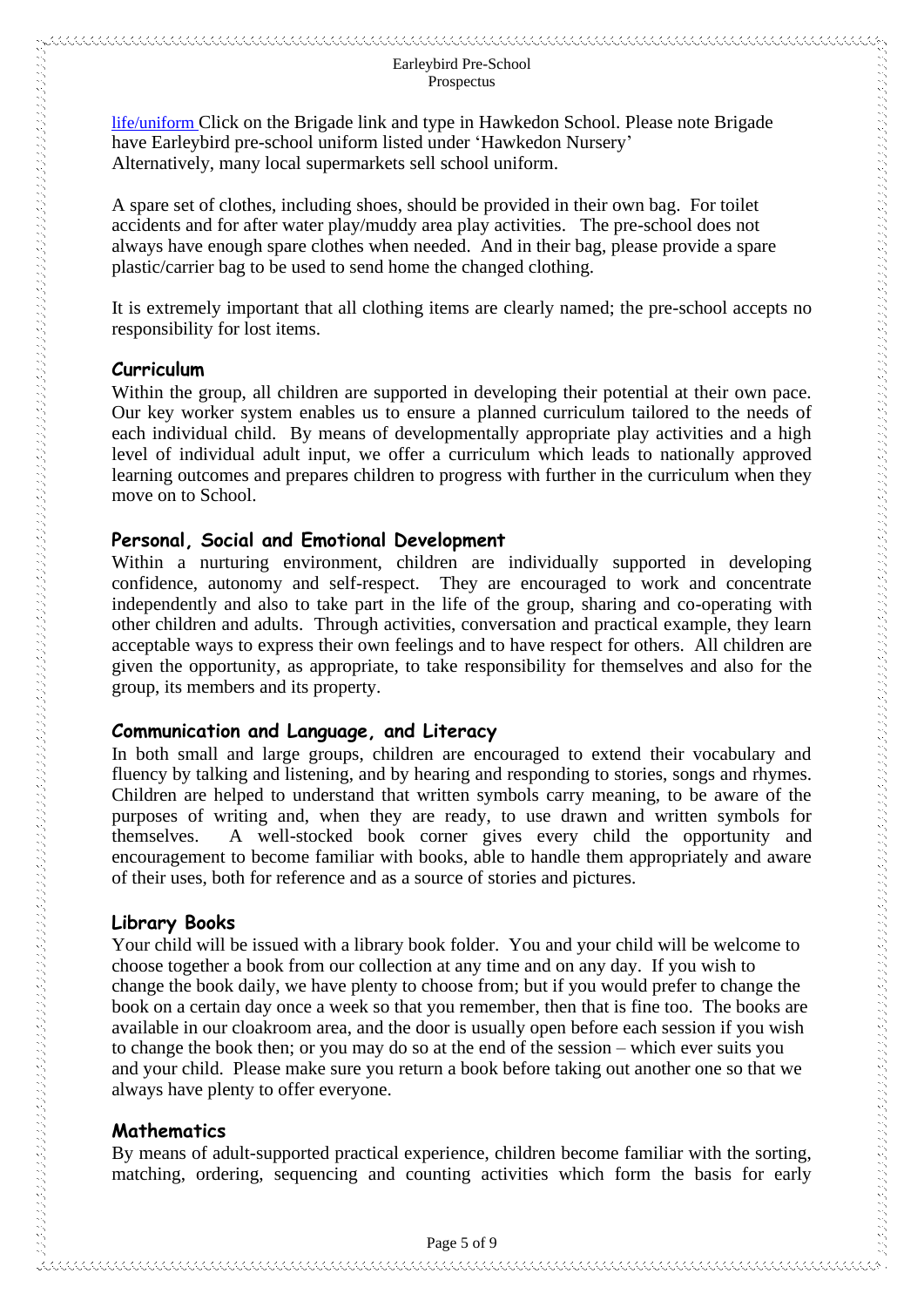#### Earleybird Pre-School Prospectus

mathematics. As they use their developing mathematical understanding to solve practical problems, children are assisted to learn and use the vocabulary of mathematics, identifying objects by shape, position, size, volume and number. Songs, games and picture books help children become aware of number sequences and, where they are ready, to use simple mathematical operations such as adding.

#### **Understanding the World**

A safe and stimulating environment allows children to explore and experiment with a range of natural and manufactured materials. They learn to observe the features of objects and substances, recognising differences, patterns and similarities, and to share and record their findings. Children are assisted in exploring and understanding their environment, both within the group and also in the wider community. A range of safe and well-maintained equipment enables children to extend their technological understanding, using simple tools and techniques, as appropriate, to achieve their intentions and to solve problems.

#### **Physical Development**

A range of equipment and opportunities, both indoors and out of doors, allows children to develop confidence and enjoyment in the use and development of their own bodily skills. A very high level of adult supervision enables children safely to create and meet physical challenges, developing increasing skills and control in moving, climbing and balancing. At the same time, children are supported in the development of the fine motor skills required to use tools, including pens and pencils, and to handle small objects with increasing control and precision.

#### **Expressive Arts and Design**

Children are encouraged to use a wide range of resources in order to express their own ideas and feelings and to construct their individual response to experience in two and three dimensions. Art equipment, including paint, glue, crayons and pencils, as well as natural and discarded resources, provide for open-ended exploration of colour, shape and texture and the development of skills in painting, drawing and collage. Children join in with and respond to music and stories, and there are many opportunities for imaginative role play, both individually and as part of a group.

#### **On-line Learning Journeys**

Each family will be given an on-line log-in for their own child's online learning journey, which is accessible while they are at pre-school. These online learning journeys are a celebration of the child's achievements. The log-in username and password to access the learning journey will be given to parents about four weeks after the child has started. Parents are encouraged to add comments and photographs such as "Freddie sang the ABC song to us at bedtime" or "Sarah put her wellington boots on today for the first time all by herself" as some examples of useful contributions which help us plan for their development.

#### **When to contact us**

On the enrolment form we ask parents to inform us of adults they give permission to accompany their child to and from Pre-school, and we will only allow a child to go with an adult with this permission in place. Therefore, if someone else is collecting him/her at the end of the session, you must contact us to inform us. We have a password system in place, and all adults collecting a child must be able to tell us their password.

All absences must be reported to pre-school; if a child is unwell you must inform of the nature of their symptoms/illness. It is important to notify the pre-school if your child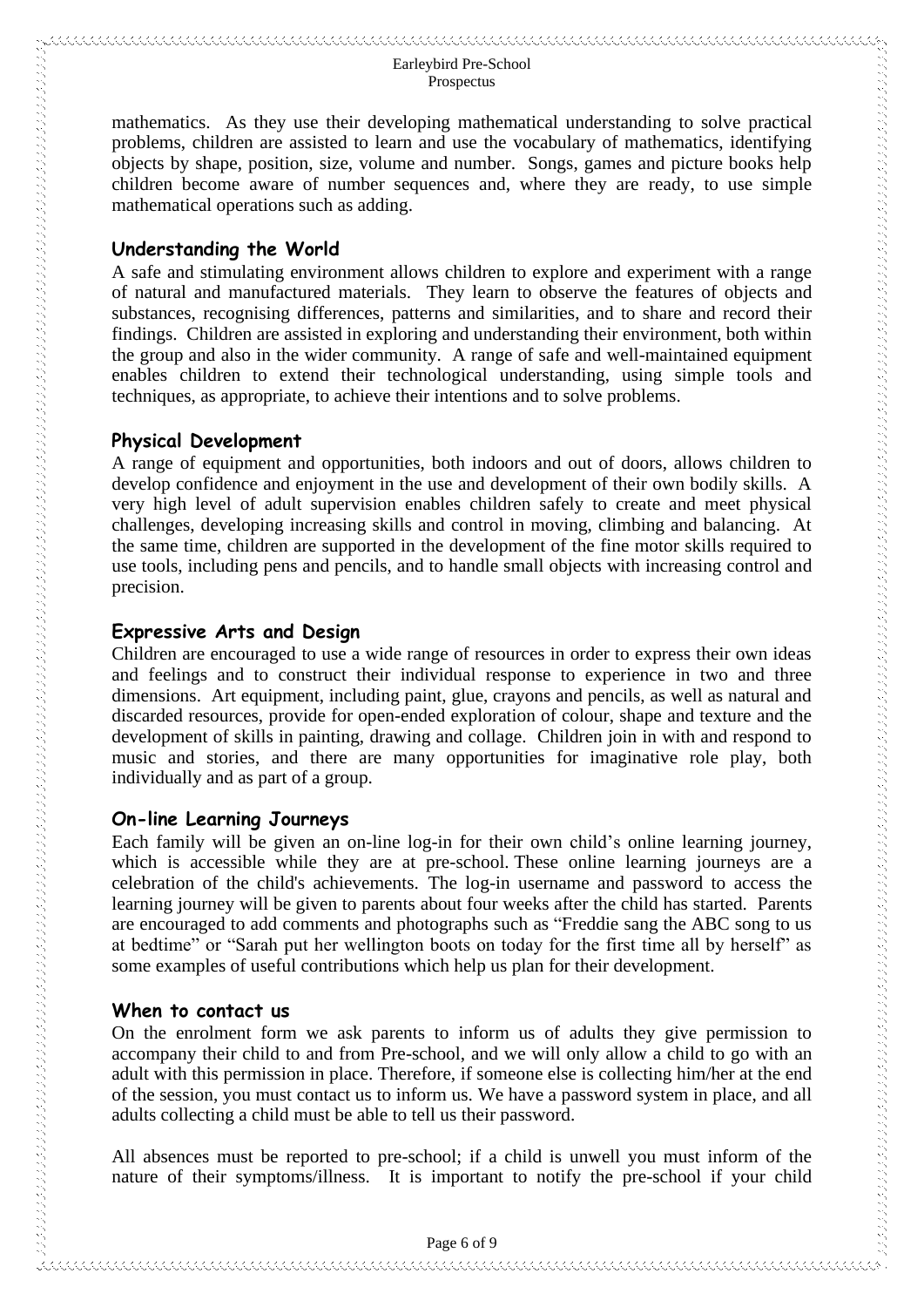contracts any infectious disease, especially German Measles. And children must be keep away from pre-school for 48 hours after recovery from vomiting/diarrhoea.

#### **Parent Rota**

*Currently, our Parent rota has been suspended due to Covid but we will to return to this as soon as possible.*

Research shows that children learn better when their parents/carers are involved. Our rota system involves all parents/carers in helping the group on a regular basis. To give parents the opportunity to take an active part in the group to see what happens there and to talk about it afterwards with their child. In addition, the rota system provides a valuable opportunity for all children to see their own parents/carer in a new role.

The Pre-school Learning Alliance recognises parents as the first and most important educators of their young children. Our pre-school aims to support parents. Parents are welcomed:

- To work in the group with children
- To assist with fundraising
- To take part in the management of the pre-school
- To represent the pre-school at branch and county activities of the Pre-school Learning Alliance
- To attend open meetings of the Pre-school Learning Alliance
- To share their skills with the group

You are always welcome, for parents are as much a part of pre-school as their children. Mothers, fathers, grandparents and childminders can ask for a rota session.

There are jobs that always need doing, and many children enjoy having the company of an adult to play and talk with. It is important for your child that you take an active part in Preschool in any way you can, so that he/she feels that you too are part of Pre-school. You may be able to share a special skill or interest such as music, carpentry, cooking or animals with the children. The need for money is an ever pressing one in most groups and your help is also needed with fundraising events. When you help at pre-school you may find your child wishes to stay beside you for a while. This is quite natural behaviour for a child who suddenly finds he/she has to share his/her mum (dad, or carer) with all the other children. Please accept it. He/she may take a little time to get used to this.

#### **Policies**

Our policy statements are displayed on our notice board and they may also be requested from pre-school. The full policy document is issued when the child starts pre-school. All our policies are designed to offer the best possible experience for the children and families in the group. Our policies are reviewed on a regular basis and comments and suggestions from parents are always welcome.

#### **Special Needs**

Each child is able to progress at his/her own rate in all areas of development, and this is true for children with and without disabilities or learning difficulties. We are experienced in working in close liaison with professionals across a range of special needs. If you would like to discuss the group's ability to meet your own child's special needs, please talk to our Manger, Room Lead Supervisor or your child's Key Person. Our full special needs policy is available at the pre-school.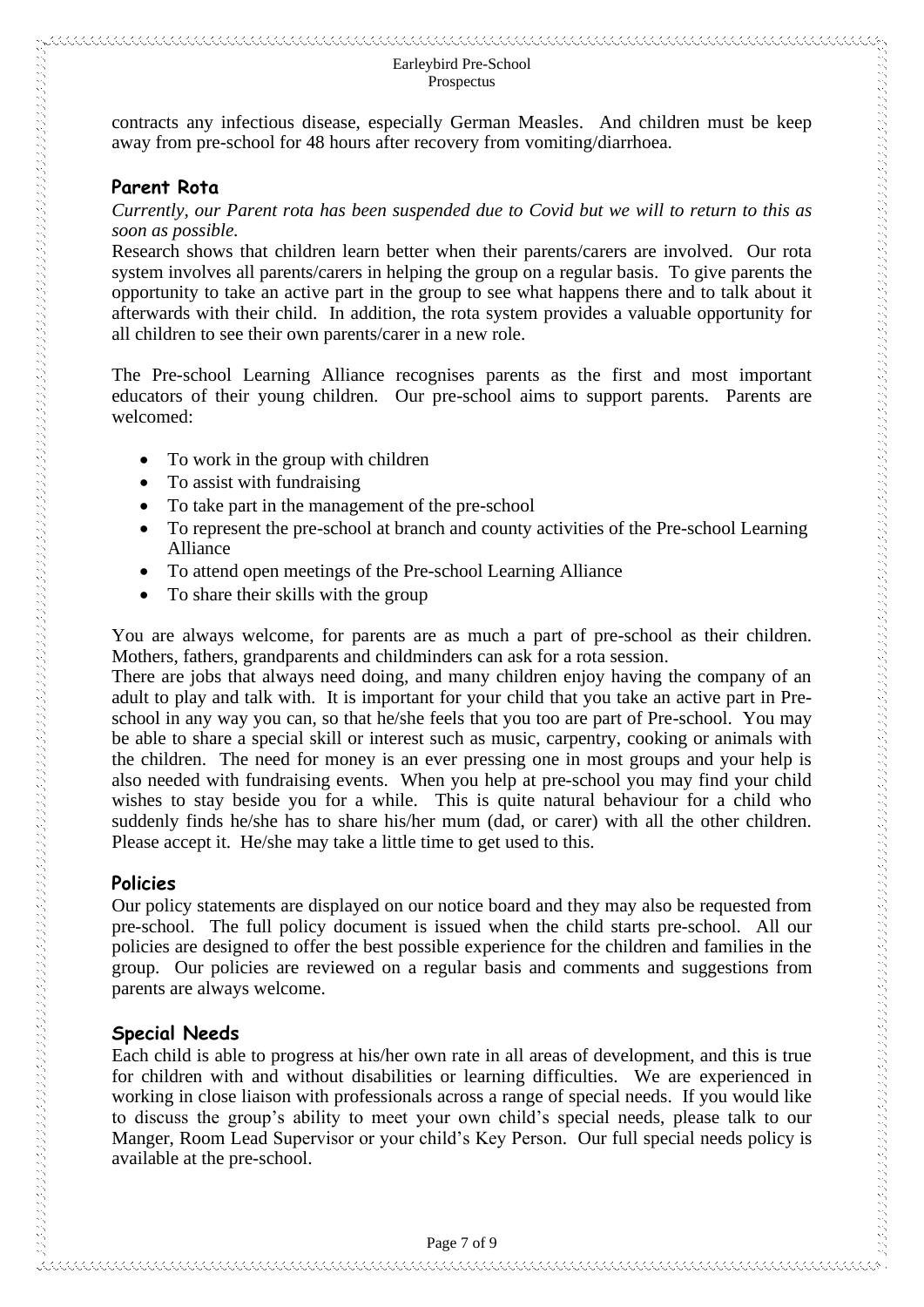# **Our Staff**

Our staffing team is highly qualified with an QTS Manager, seven team members holding Level 3 Early Years qualification, two Level 3 Special Education Needs diploma, and one Level 2 Early Years qualification. All our staff have regular appraisals with our Manager to ensure their training and development needs are being met and their understanding of their role up to date.

All staff members play along with the children in the sessions, so that your child will get to know them really well. He/she will learn to trust all the other adults in the group and the good relationship he/she will develop with them will pay dividends when he/she meets new adults in the future.

At Earleybird Pre-School the staff team like to be called by their first names.

# **Management and Administration**

#### **HOW IS PRE-SCHOOL RUN?**

Pre-school is run by its parents, who are voted into the Committee positions outlined below at the Annual General Meeting (AGM) each November. At least one quarter of all parents need to attend this meeting, otherwise any decisions made will be void and pre-school may not be allowed to continue until another AGM is held with the required number of people attending. The parents elected onto the Committee serve on a voluntary basis, doing this work in their own time. Committee meetings are held once a half term. Decisions about how pre-school is run, the employment of staff, all fundraising and budget matters are all dealt with by the Committee.

If you are interested in joining the Committee please contact the Co-Chairs.

We are fortunate enough at Earleybird to employ a dedicated Administrator, who ensures that there is continuity year to year with the important administrative roles.

#### **POSITIONS WITHIN OUR PRE-SCHOOL COMMITTEE & HELPERS** Chair

 Responsible for calling and planning all meetings, liaising with all members, Hawkedon School and Pre-school staff – encourages everyone to contribute ideas and suggestions, has authority to sign cheques together with the Treasurer or Administrator. Takes the chair at all meetings, both general and committee.

#### Secretary

 Keeps records of all the meetings – works with the chairperson to organise agenda for meetings, and distributes minutes in advance of meetings.

#### Treasurer

 Day-to-day book-keeping, keeps parents informed about money, reports to committee on state of accounts, pays all bills and distributes floats etc. The Treasurer is not involved with the wages or fees; these tasks are performed by the Administrator.

#### Fundraisers Organises all fundraising events, e.g. Christmas Party, Easter Fayre, and Summer Fun-day as well as Book club, personalised T-towels or Placemats etc. with the joint help of the committee and all pre-school families.

#### Washing Helpers

Washes materials used within the pre-school sessions, mostly tea-towels.